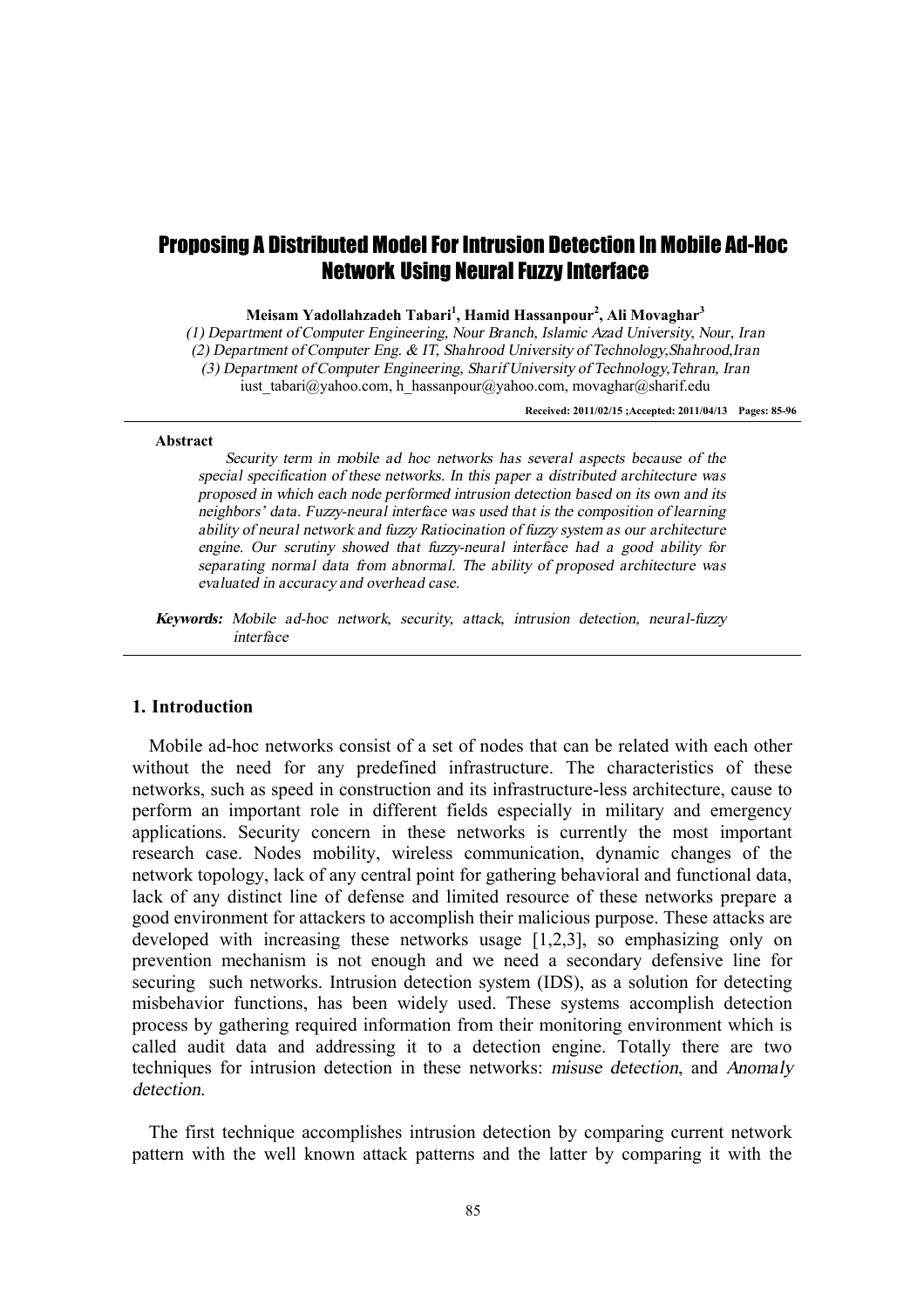pattern that has been produced from normal network behavior. If there is a deviance between them, we can assume that the network is under attack. With the consideration that the first approach should maintain the attacks pattern database which is a costly term in these networks and also that it doesn't have the ability of detecting zero day attack which the later has, anomaly detection is the best approach for these networks.

Regardless of used technique there are some architecture which intrusion detection were done based on them. As a whole there are three kinds of architectures:

*Stand-alone Architecture:* This architecture is based on a self-contrained approach for detecting malicious actions at each network node.

*Cooperative Architecture:* In the cooperative IDS architectures an intrusion detection engine is installed in every node monitoring local audit data and providing intrusion detection. To resolve inconclusive intrusion detections and detect more accurately advanced types of attacks, detection engines may cooperate with engines of neighbour's nodes through the exchange of audit data or detection outcomes.

*Hieratical Architecture:* In the hierarchical IDS architectures the network nodes are divided into cluster-heads and cluster members. The latter typically run a lightweight local intrusion detection engine, while the former run a comprehensive engine that processes raw or pre-processed audit data from all the cluster members [4].

Good IDS in these networks should accomplish intrusion detection by concerning its characteristics such as low battery. Hence, the spotted datasets should be in lowest weight as possible and also IDS should have a fine accuracy for detecting intrusions.

The main concern of this paper is proposing a distributed architecture that use neuralfuzzy interface as its detection engine. The rest of the article consists of the following sections: In section 2 a short glance at related works that have been done in this field was proposed. In section 3 the routing protocol (AODV) as our work's conditions was explained. The presented attacks in these networks was analysed in section 4. Also, suggested architecture was presented in section 5. Implementation and evaluating of proposed architecture was presented in section 6. The conclusion of our work is in section 7.

### **2. Related Works**

Generally, existing approaches for anomaly detection in mobile ad-hoc networks may use a classifier, finite state machine, or game theory. In this research, a classifier was used for intrusion detection. Hence, classifier-based intrusion detection approaches in the literature were reviewed in this section.

This method is based on the fact that the normal behavior of the system is apart from the abnormal one. This classifying system can predict the following event of the system with considering its current treatment and if the happened event does not have any correspondence with the predicted event, it will be detected as an anomaly. Along with setting up the classifier, some of the features in the system that has a high data value should be used. Classifier divides the dataset of the nodes' data to distinct and absolute groups by testing the value of features. In this part, some algorithms like SVM, RIPER or  $C_{4.5}$  as well as decision tree can be used. Zhang and Lee [5], proposed the first high level system for intrusion detection in ad-hoc networks. This paper introduced a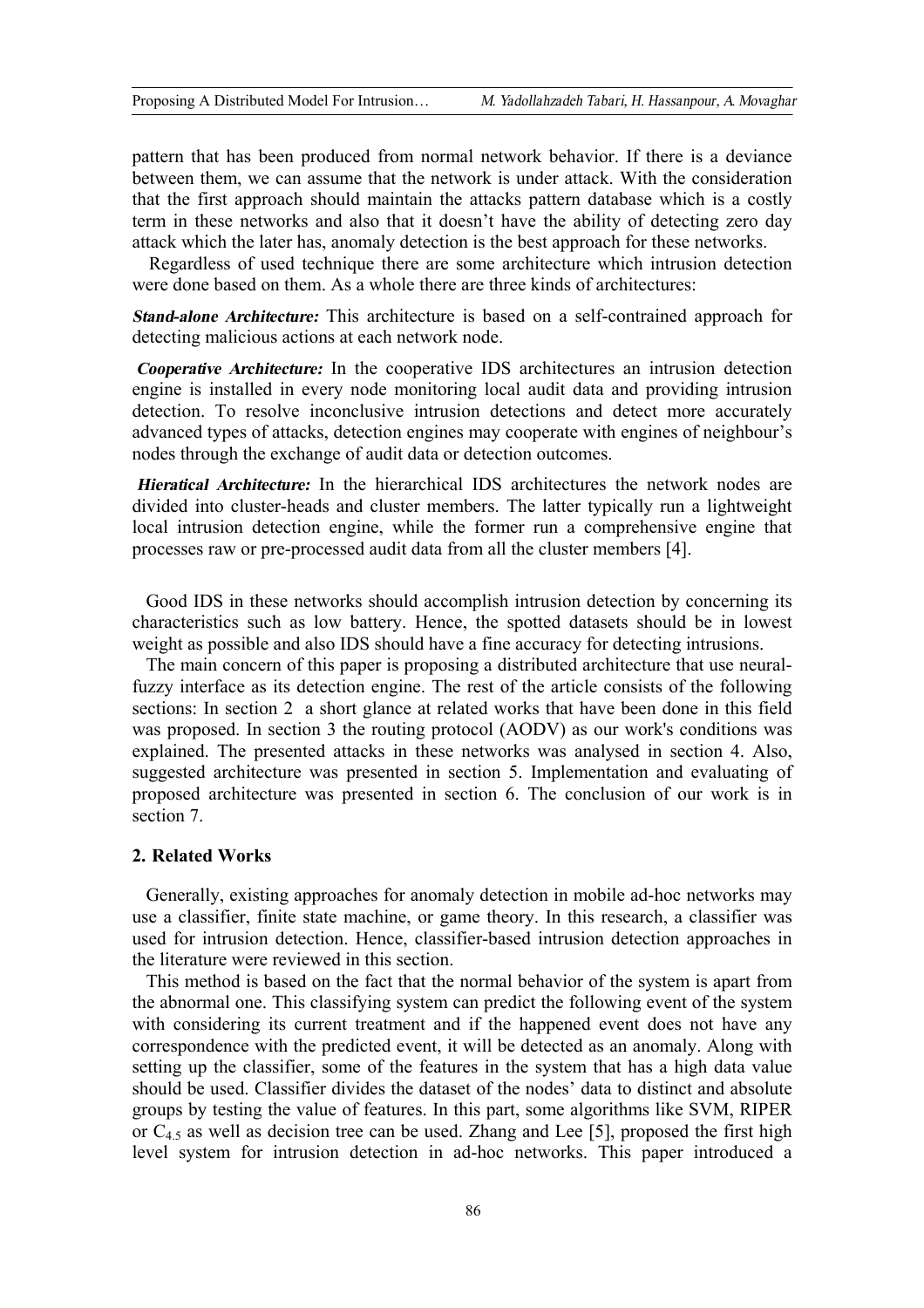distributed and communicative system for intrusion detection based on anomaly detection techniques. Their proposed system is used as a guide for many systems which has been designed later. In this system, they gathered and used information from network and application layers.

Huang and Lee [6] improved their previous work by proposing a cluster based intrusion detection system. Their proposed architecture decreases the use of energy for intrusion detection in mobile ad-hoc networks. A series of features that are extracted from node's routing table and detect normal case from the abnormal are used in their research using  $C_{4,5}$  algorithm. This system has the ability to detect the source of the attack if the intruder node is in one-hope distance from detector's node. In [7], the authors evaluated the use of a hierarchically distributed system and a completely distributed system. They used data from network layer and a Support Vector Machine (SVM) for intrusion detection. In this paper, hierarchically distributed system was proved to have higher power than a completely distributed system. Lui et al [8] summed up information from MAC Layer, and then gained the normal profile of the system with performing cross-feature algorithm on this data by proposing a completely distributed system. This profile was used for intrusion detection in the next stage. [9] Cooperative detection method was proposed by analyzing feature for detecting sink-hole attack in the context of Dynamic Source Routing (DSR). The evaluation of their work was done in terms of detection rate and detection time.

### **3. AODV Routing Protocol**

AODV is one of the most popular reactional routing protocols designed for mobile adhoc networks. In this protocol, routes are established on demand and its mechanism provides a rapid dynamic network connection featuring low processing loads and low memory consumption with very good packet arrival rate. AODV uses two functions for routing in the network, Route discovery which is used to find a path from source node to destination and Route maintenance which is used to handle route changes in the network. First function uses Route Request (RREQ) and Route Reply (RREP) messages while the second uses Route Error (RERR) and Hello .AODV does not utilize source routes and instead refers to a routing table for each node in the network and updates its content while receiving a routing message. Each routing table has one entry for any accessible path in the network. Each entry includes < Destination IP address, Destination sequence number, Hop count, Next hop, Precursor list, Expiration time>. The overall algorithm of this protocol is that a source node will fill networks with packets of RREQ. When the first copy of the RREQ reaches its destination, the destination sends back a reverse route using RREP. This will establish the shortest path between the requester and destination. In details, when a source node needs to send a packet to a destination, it first checks its routing table and if the path toward the destination is out of date, or there is no path toward the destination, it would broadcast RREQ to all nodes in the network. For guarantying loop-less routing, each intermediate node receiving an RREQ would first judge whether it is the source node or if such an RREQ is repeated or not. If yes, this RREQ would be dropped, if not, the RREQ would be processed and broadcasted again. This will add one unit to Hop count. In processing the RREQ, an intermediate node first checks if a corresponding reverse route exists in its routing table, if not, the node would create an entry for a reverse route. If there is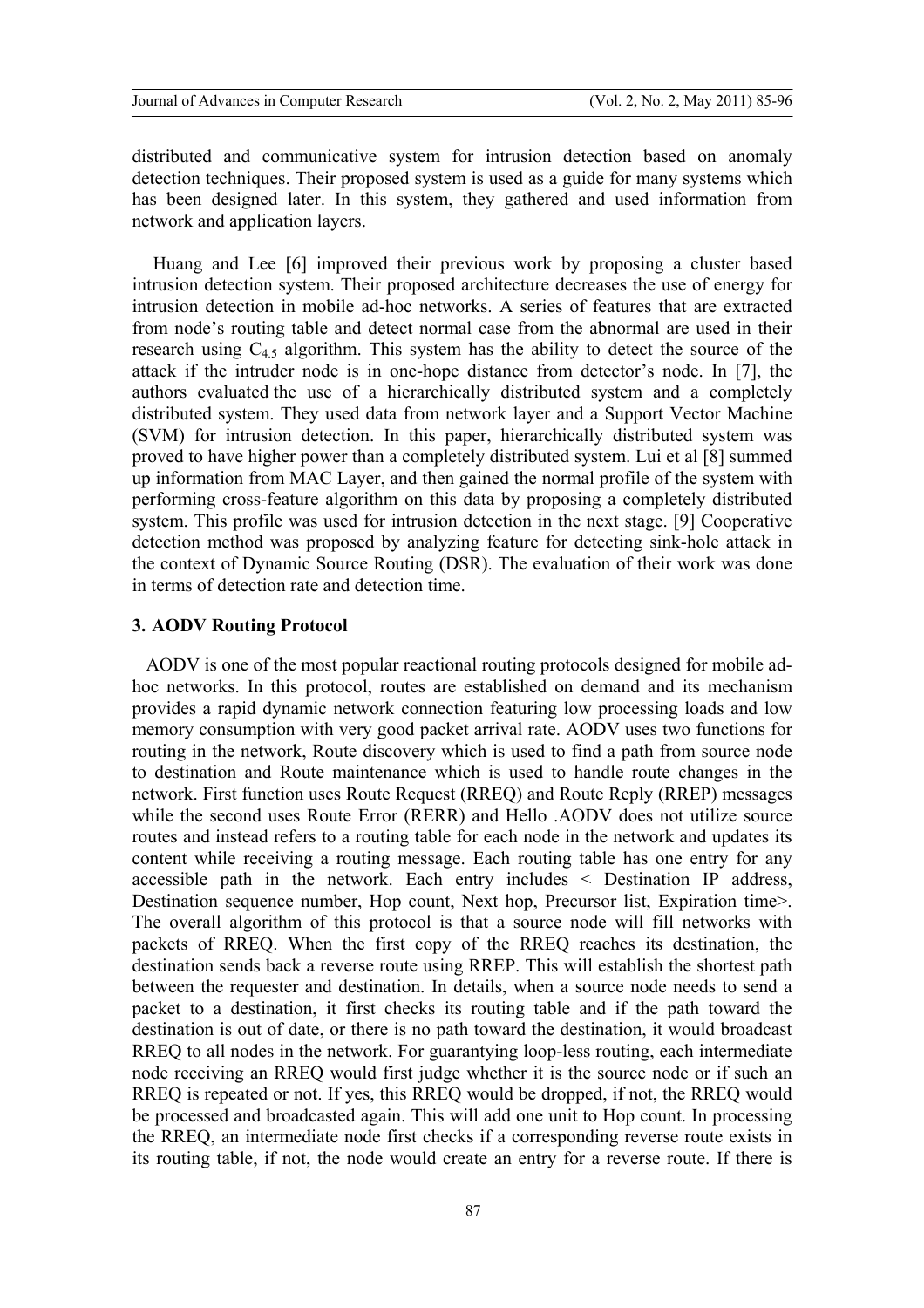already a reverse route, the intermediate node checks the content of this entry. If the destination sequence number in this entry is smaller than the source sequence number in the RREQ (a larger number means newer information), or if the two sequence numbers are the same, but the hop count recorded by the routing table is larger (smaller hop count means shorter path), the data in the entry would be replaced by the data in the RREQ. Then, if this intermediate node has a route toward the destination, and the route is not expired, the intermediate node would send RREP back to the source by the reverse route. However, if the intermediate node does not have a (forward) route to the destination, it will broadcast the RREQ to continue searching a route to the destination node. For route maintenance function in AODV, each mobile node would send Hello messages frequently, thus, each node knows its neighbors with one-hop distance. If one node has not received any Hello message from a neighboring node within a certain time, the node would send an RERR message to the nodes that are recorded in the corresponding precursor list in the routing table. The nodes receiving an RERR would remove the compromised route from their routing tables [10,11,12,13].

AODV does not use any special control and security mechanism; hence there is no solution for controlling suspicious behaviour such as, eavesdropping, dropping or changing the content of the packets. Some protocols such as SAR [14], SAODV [15] will secure AODV against some type of attacks, but this will be done with high operating cost and low efficiency.

### **4. Attacks in Mobile Ad-Hoc Networks**

There are two different kinds of attacks in ad-hoc wireless networks based on their techniques:

*Route Logic Compromise:* In this technique, the intruder node injects incorrect routing messages to the entire network that causes disorder in network routing and corrupts the process of sending packets from source to destinations. Black-Hole and Flooding attacks use this technique as an example. In Black-Hole attacks the intruder node sends a propitious RREP to any received RREQ disregarding its routing table, therefore this node's RREPs are sent a lot sooner than the other node's, and also received faster. Other nodes identify the intruder node as a proper route and start sending their packets through this node. Next, all the received packets and the RREQs will be destroyed by the intruder node [16]. Also in flooding attack, the intruder node sends a flood of route requests in the network using all the bandwidth and finally preventing the network from working properly and disturbing the process of packet sending for the other nodes in the network. [17]

*Packet Distortion:* Usually this technique does not cause any disorder in nodes routing process, but the intruder node intercepts the network traffic and eventually tries to destroy the packets sent by the other nodes in the network. An example of this is in packet dropping attacks, the intruder node tries to destroy or change the packets check sum and also destroys all the PREQ, RREP and REEE packets according to their frequency or their type. There are three different types of packet dropping. In random dropping, the intruder node destroys packets in random frequency and in constant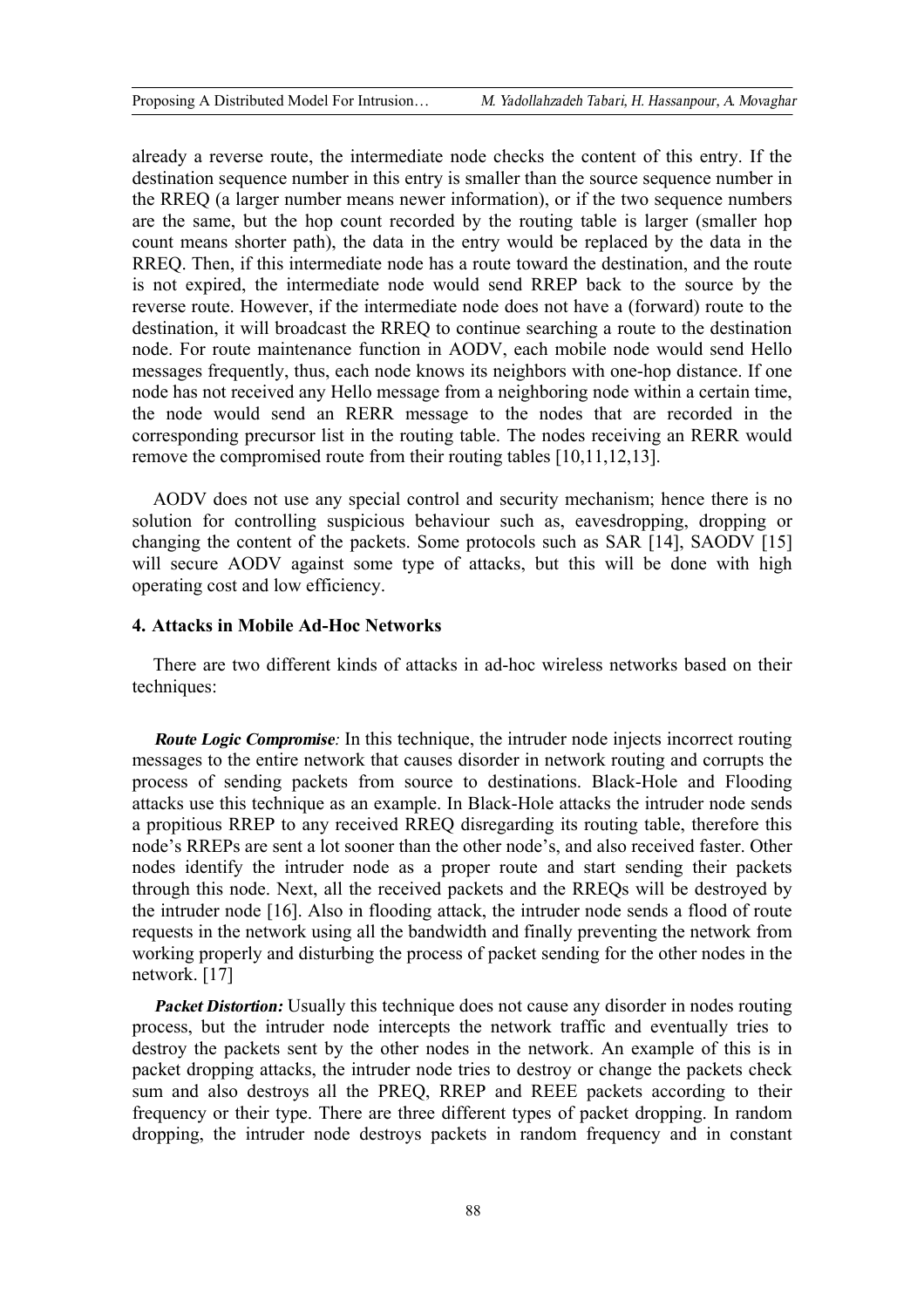dropping, all of the sent packets are destroyed. Finally, in periodic dropping the intruder node destroys the packets in a period to avoid being identified by the IDS. [9]

In addition, there are some attacks that have overlap with these kinds. In sink-hole attack, the intruder node tempts to gather the network traffic for example. Later, it alters or drops the traffic silently, causing disorder in the network. A sink-hole node makes use of a sequence number to create bogus RREQs. It observes the target node's sequence number carefully from the RREQs of target node and generates a bogus RREQ whose source is the target node with a higher sequence number than the sequence number of the target node [18].

#### **5. Proposed Architecture**

In a wireless environment, each node should have its own IDS agent to perform intrusion detection, since it cannot rely on other nodes' IDS that may leave the network at any time. Ad-hoc networks also do not have traffic concentration points allowing intrusion detection at a centralized location. In other words, it emphasizes the need for each node to have its own intrusion detection module [19]. On the other hand, the dynamic and cooperative nature of ad-hoc networks suggests that the designed IDS should be in a dynamic and cooperative fashion. There can be numerous states in which, nodes cannot investigate that the network is under intrusion or not by the use of their own IDS. In these cases cooperation between nodes should occur to accomplish intrusion detection process. So in our architecture which is a distributed and cooperative architecture the IDS Agent is active in all nodes and with observation of its audit data and all its neighbors audit data accomplish intrusion detection process. A conceptual model for this architecture was shown in figure 1. As shown in figure 1 our proposed architecture composed of three main modules that were described as below:



*Figure 1. a conceptual model for proposed architecture*

· *Data Collection Module:* The main function of this module is gathering nodes' movements and behavioral information and then sending them to detection engine. This can be obtained via information from various network layers. Required information from current node and the neighbor's nodes which are in its radio range with one-hop distance should be gathered. Therefore this module was composed of Local data collection for gathering current node information and Neighbors data collection for gathering neighbor data. For this purpose, first, each node should know its neighbors which are in its radio range. Therefore, for a sample  $node_A$ , it generates and sends a HELLO MESSAGE to all the other nodes. Each node which sends ACK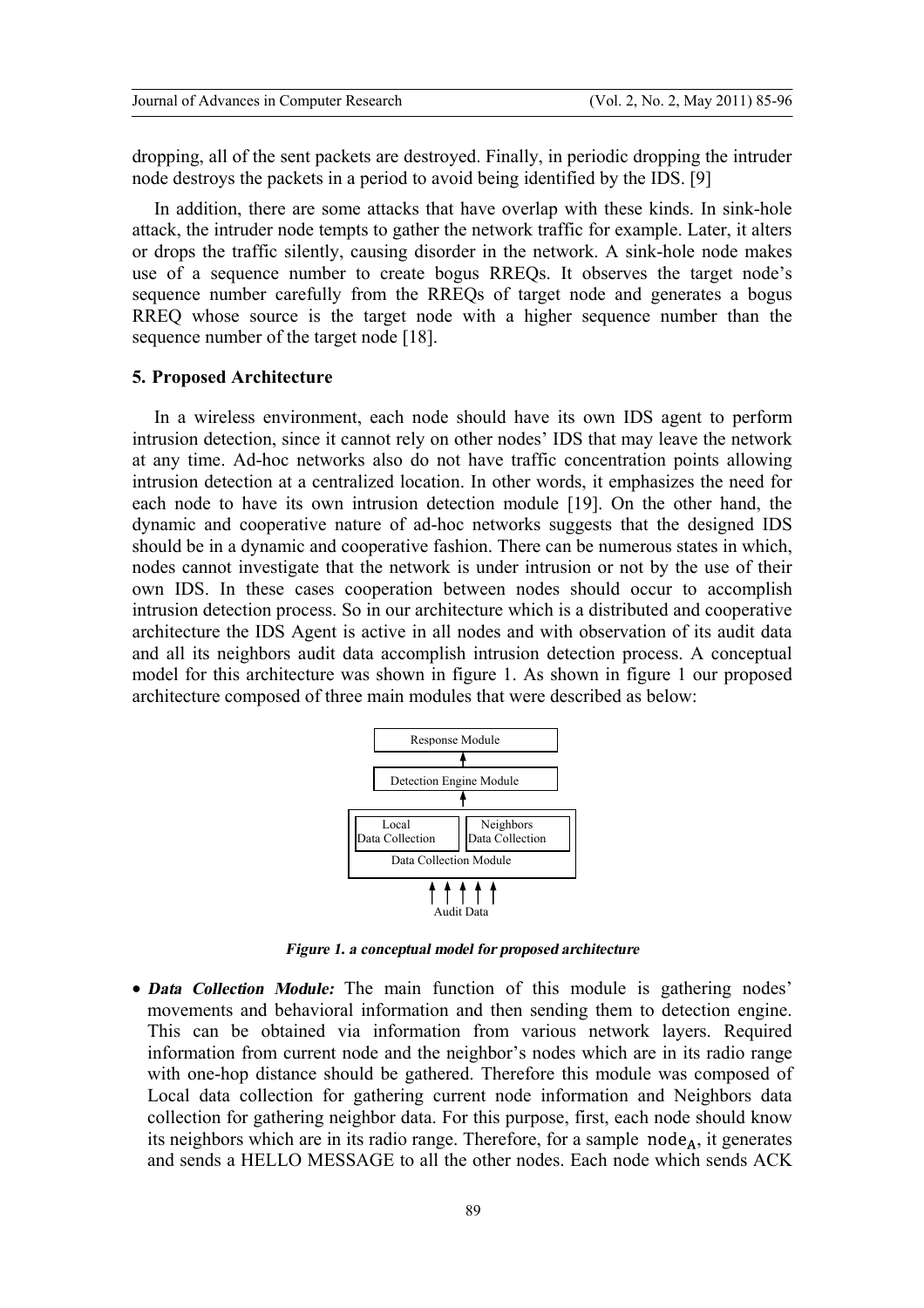to this message in a fixed predetermined time will be node<sub>A</sub>'s neighbor. For each node a neighbor list was assumed which will be updated after a period of time. For a sample node<sub>A</sub>, assuming *n* features for gathering required information with *m* neighbors, its feature set can be formulated as follow:

$$
f_A = f_1, f_2, \dots, f_n, f_{1_1, f_{1_2}, \dots, f_{1_n}, \dots, f_{m_n}
$$

It should be mentioned that each  $f_i$  is the specified feature for node<sub>A</sub> and each  $f_i$ , is  $J<sup>th</sup>$  feature for one of the neighbors of node<sub>A</sub> as I.

· *Detection Engine Module:* This module has the responsibility of detecting intrusion. anomaly detection technique for each IDS detection engine which uses neural-fuzzy interface was used in this research. For this purpose first the ANFIS (Adaptive Neural-Fuzzy Interface System) should be trained [20] with a labeled learning data, and then should be applied on an unlabeled data gathered from current network activities to predict its states as normal or abnormal. Denoting each state as *i*, our detection function was  $\varphi(i): \mathbb{R}^n \to \mathbb{C}_i$  which  $\mathbb{R}^n = {\lambda_0, \lambda_1, \lambda_2, \dots, \lambda_n}$  was the feature set and  $C_{i=[normal,abnormal]}$  was the output class. As said before the feature set value for each node will be gathered from its own and its neighbors audit data, so each nodes should has its neighbors profile too. As shown in figure 2 the detection engine module in node 6 should have node1,2,3,4,5,7 profiles and this nodes have node6 profile too.



*Figure 2. example of profile distribution in proposed architecture*

· **Response Module**: This module had the responsibility of repercussion to detected attack in the network. Once a node detects an attack on the network, propagates reauthentication message through network or universal announce was done in this module.

# *5.1 Neural-Fuzzy Interfaces*

Fuzzy logic is an appropriate tool for non-deterministic modeling. This method is used in mobile ad-hoc networks for securing and routing purposes [21]. Using fuzzy logic for intrusion detection in networks takes place for two reasons. First, there are no distinct boundaries between normal and abnormal states. Second, the security term is a fuzzy logic in nature [22]. Each member of fuzzy set was shown by a membership function which has a value between 0 and 1.Zero shows that the value is not a member of the set, and 1 shows the full dependency to the set. Fuzzy systems use fuzzy rules for classifying. A fuzzy rule has a template like if , antecedent then consequent. Fuzzy rules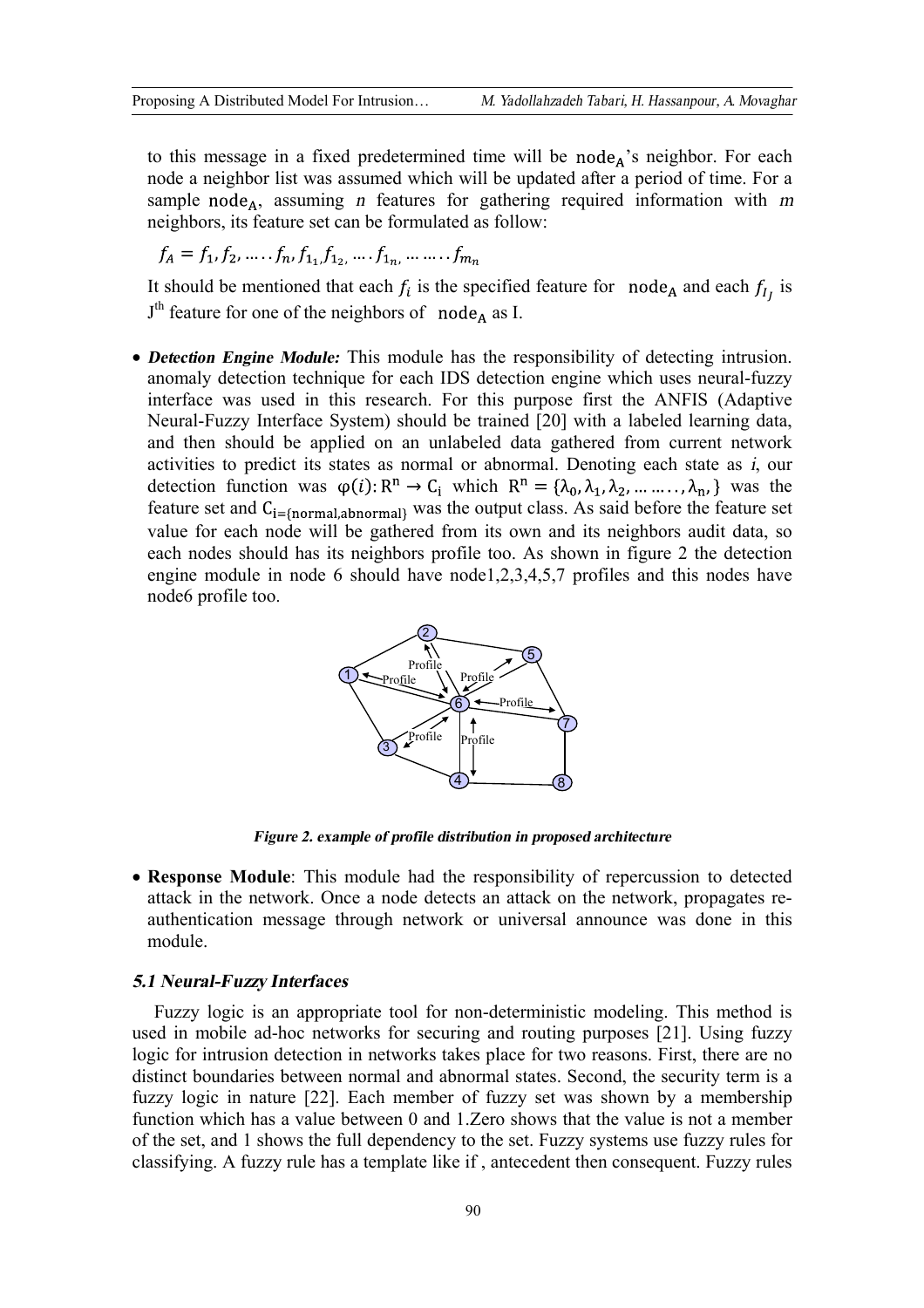can address a set of available data to its favorite class. Variety in if-then-else rules and its membership functions is highly related to the knowledge that from the system. On the other hand, there is no systematic way for converting human knowledge to fuzzy system knowledge. This problem would be solved by combining neural network learning ability with logic operation of fuzzy systems and creating a neural-fuzzy system.

ANFIS was used for this purpose. Figure 3 showed a precise structure of our used ANFIS architecture. As shown in this figure, an ANFIS structure was composed of five layers. Layers 1, 2, and 3 make the antecedent part of fuzzy system rules; and layer 4 makes the consequent part of it. Below each of the layers functions was described:

First layer: Nodes in this layer have the responsibility of receipting input layer as shown in equation 1:

$$
f_i^1(x)=x
$$

(1)

Second layer: The nodes in this layer calculate the membership function. The membership function that was used for each ANFIS node was a triangle function which was shown in Figure 5 and was defined as follow in equation 2:

$$
f_i^2(x) = \mu_{Aj}(x) \tag{2}
$$



*Figure 3. a precise structure of our used ANFIS architecture*



*Figure 4. used triangle function*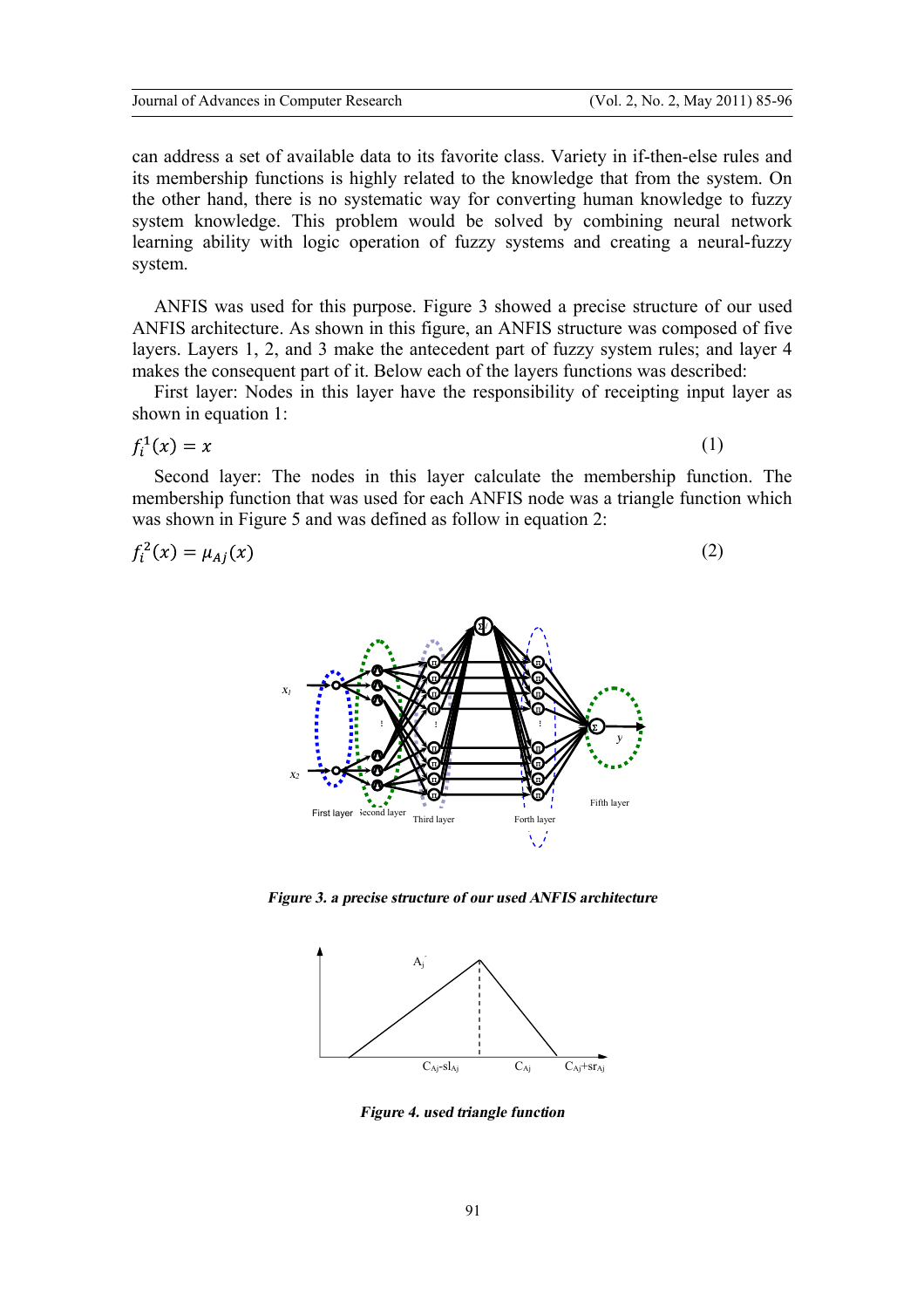$$
\mu_{Aj}(x) = \begin{cases}\n1 - \frac{x_i - c_{Aj}}{sr_{Aj}}, & x_i \in [c_{Aj}, c_{Aj} + sr_{Aj} \\
1 - \frac{x_i - c_{Aj}}{sl_{Aj}}, & x_i \in [c_{Aj} - sl_{Aj}, c_{Aj} \\
0 & 0. W\n\end{cases}
$$
\n(3)

Third layer: This layer is called rules layer. The nodes in this layer were assigned for creating antecedent part of the rules. Output function of each node was computed as below in equation 4:

$$
f_i^3(x_1, x_2, \dots x_p) = \prod_{i=1}^p (x_i)
$$
 (4)

Fourth layer: In this layer, which is named Consequent layer, the output of each node was computed as below in equation 5:

$$
f_i^4 = \frac{A_i^4}{\sum_{i=1}^l A_i^4} \tag{5}
$$

Fifth layer: This layer has the responsibility of defuzzification of the output. As shown in Figure 5 and grasped from these equations, defuzzification is performed by calculating the center of gravity method as in equations 6, 7 and 8:

$$
f_i^5(x_1, x_2, ... x_t) = \frac{\sum_{i=1}^t centroid(B_i, x_i) \text{ Area}(B_i, x_i)}{\sum_{i=1}^t \text{ Area}(B_i, x_i)}
$$
(6)

Which

$$
Area(B_i, x_i) = \sum_{i=1}^{n} \min (\mu_{B_i}(y_i), x_i)
$$
\n
$$
Area(B_i, x_i) = \frac{\sum_{i=1}^{n} y_i \min (\mu_{B_i}(y_i), xy_i)}{\sum_{i=1}^{n} \min (\mu_{B_i}(y_i), xy_i)}
$$
\n(8)

This interface first was used in learning phase to produce network normal profile and then in testing phase for estimating current state as normal or abnormal.



*Figure 5. Defuzzification done by the center of gravity method* 

# **6. Implementation and Evaluation**

Our implementation model had 30 nodes that move in an area with 850 m<sup>2</sup>  $\times$ 1000 dimension under AODV routing protocol and random way point model with a communication link as 2 Mbps capacity. At the start of simulation each node by selecting a random destination, moved toward it by a speed that range from 0 to a maximum value. Then by stopping there at a specific pause time, selected another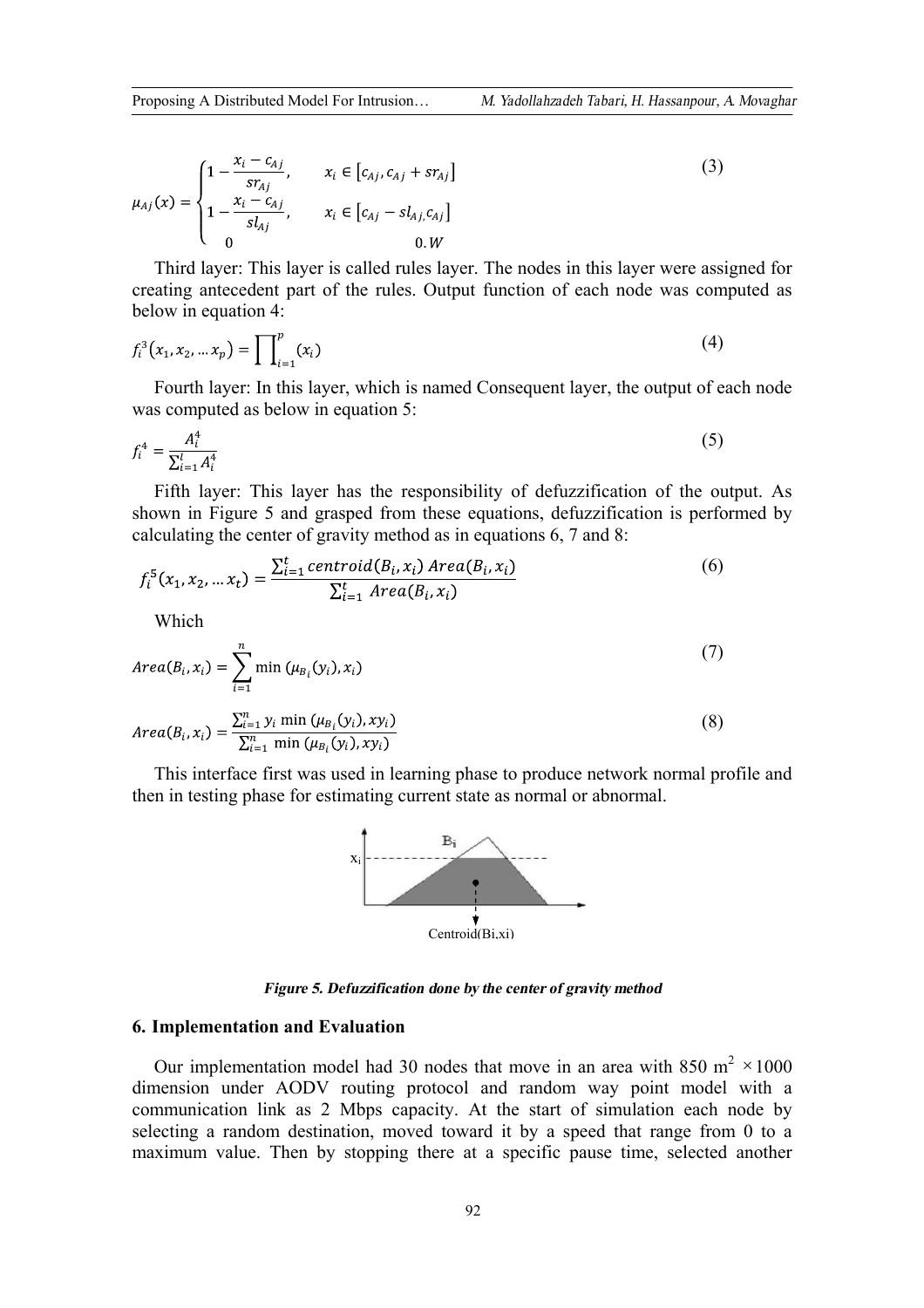destination and moved toward it. After implementing this scenario, the data from selected features of the node should be gathered. Selected features should have high information gain and have the ability to discriminate between normal and abnormal class. Four different subsets for node's features in ad-hoc networks were identified:

- 1- Features related to network routing packet and data packet propagation.
- 2- Feature related to rate of change in node's route table i.e. percentage of change in node distance (PDIST); percentage of change in route entries (PCR); percentage of change in traffic (PSTC); percentage of change in number of hops (PCH);percentage of change in bad routes (PCB); percentage of change in updated routes (PCU); percentage of change in stale routes(PCS) (routing table is a good reference for networks activities and its rate of change shows the network moving topology and node's relationship).
- 3- Physical and dynamic node's feature.
- 4- Feature related to other nodes in the network.

Plenty of instant from each subset were selected. Next, good instants from each subset should be selected with high information gain and low entropy. For this purpose Weka feature selector was selected. Finally, below features were selected for our implementation.

*Velocity:* indicates nodes speed.

*Network Allocation Vector (NAV):* this feature shows the network medium occupancy measure for transforming a message.

*Transmission Traffic Rate:* This message represents outgoing routing packet rate per node.

*Reception Traffic Rate:* This feature shows incoming routing packet rate in each node.

*Retransmission Rates of DATA Packets:* This feature reveals the number of data packet retransmitted in a node.

*Active Neighbor Node Count:* denotes the number of active neighbors that communicate in routing process.

*PCR (Percentage Of Change in Route entry):* This feature exhibits percentage of change in the route entry of each node that is calculated by equation 9:

$$
PCR = \frac{|S_2 - S_1| + |S_1 - S_2|}{S_1} \tag{9}
$$

 $|S_2 - S_1|$  shows newly added route entry to a specific route table in (t<sub>2</sub>-t<sub>1</sub>) time period and  $|S_1 - S_2|$  shows the deleted route entry in this period.

*PCH (Percentage Of Change in Hop count):* This feature points to the percentage of change in all route entry the node route entry that calculated by equation 10:

$$
PCH = \frac{|H_{2} - H_{1}|}{|H_{1}|} \tag{10}
$$

 $| H_2 - H_1 |$  shows changed hop-count in  $(t_2-t_1)$  period.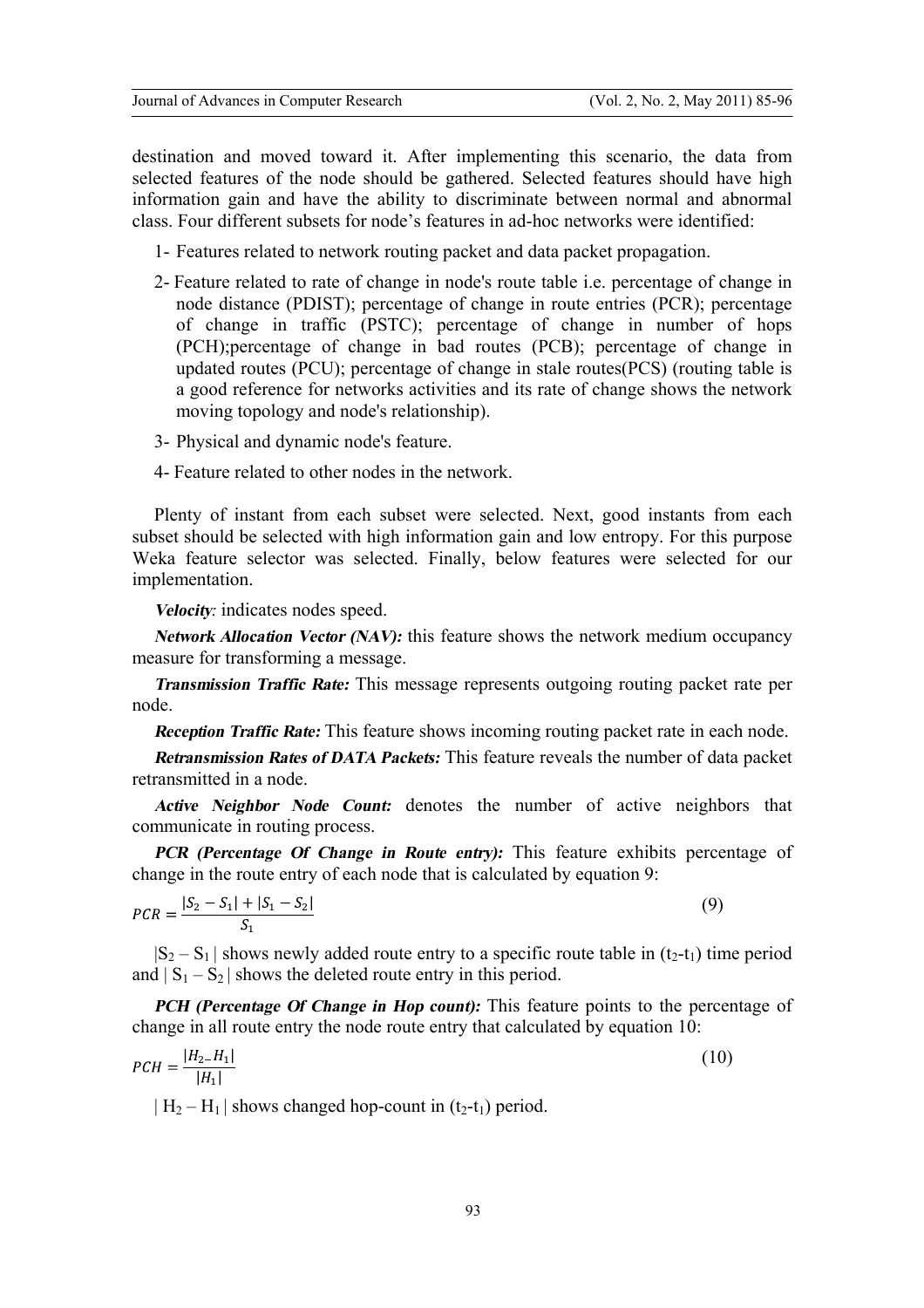14 pairs of CBR were used as all nodes in the network involved for communication between each other. For modeling short term profile of network until long term profile each node was logged for 2,5,30,50 and 180 seconds interval after 100 seconds from start of simulation (for preventing casual and incongruous data to our dataset that might cause disturbance for producing normal network profile). A sample vector of learning dataset is like  $\leq$  *feature<sub>1</sub>*, *m.i. feature<sub>n</sub>*, *Sampling interval*  $\geq$ . Then the acquired data to our Adaptive Neural-Fuzzy System Interface System (ANFIS) should be rendered. For this reason this algorithm was implemented in MATLAB environment. In this implementation, the membership function was set (MFS) to 5 and early stopping technique was used for solving over-fitting problem. The attacker node type was used as [23]. The insider adversary in this attack is allowed to do anything that a legitimate network node can do. It takes part in the ongoing transmission, drops the legitimate packets that it receives, modifies the legitimate packets before it forwards them to the next hop or tries to reveal the message sent from the source to the destination. This scenario was logged every 10 seconds. The evaluation was done based on detection accuracy and detection overhead. In detection accuracy percentage of Detection Rate (DR) and False Positive Ratio (FPR) versus number of Attacker node was used for our evaluation metrics. Figures 6 and 7 showed the results versus nodes speed. With the increasing of the nodes speed nodes detection rate was decreased and their false positive rate was increased. But in the worst case it was not lower than 76% for detection rate and upper than 2.5% for false alarm. In overhead case the architecture overhead and traditional stand-alone architecture were compared by calculating sum of transmitted packet byte which was shown in figure 8. As seen, this value is not greater than 1.7%



*Figure 6. Detection Rate versus node speedfor different numbers of intruder nodes.* 



*Figure 7. False Positive Rate versus node speedfor different numbers of intruder nodes*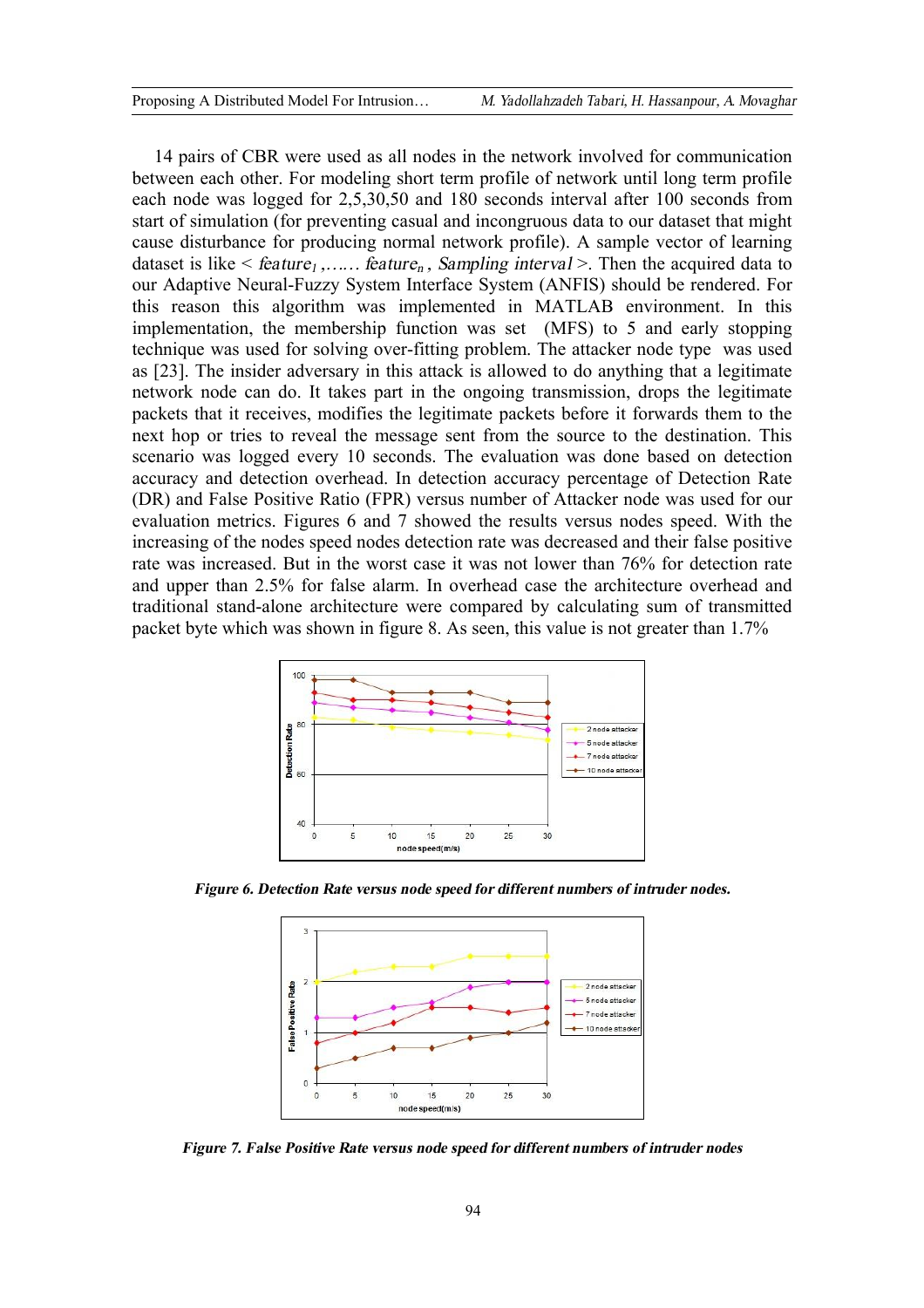

*Figure 8. Overload Percentage by traditional stand-alone architecture versus node speedfor different numbers of intruder nodes.* 

#### **7. Conclusions**

In this research, a distributed architecture based on anomaly detection technique using neural-fuzzy interface as its detection engine was used. The architecture composed of three modules as data collection module, detection module and response module. The first module was responsible for collecting required feature's data from its audit data and its neighbors which is in its one-hop communication. The detection module was responsible for detection intrusion based on its own and its neighbor's profile. Anomaly detection was used in this module with ANFIS as its detection engine. In response module what was done, was propagating network alarm. Then, a comparison was done on the results based on two aspects. First was detection accuracy which Detection Rate and False Positive Rate were used on it. The next was detection overhead. The proposed architecture overhead was compared with traditional standalone which no communication occurred between nodes. Totally, results showed that our architecture had a good accuracy with low overhead.

# **References**

- 1. Stefan K. Stafrace, Nick Antonopoulos,"Military tactics in agent-based sinkhole attack detection for wireless ad hoc networks" Computer Communications 33 (2010) 619–638
- 2. Makki S & Pissinou N & Huang H. (2004). "The Security issues in the ad-hoc on demand distance vector routing protocol (AODV)", In Proceedings of the 2004 International Conference on Security and Management (SAM'04), p 427-432.
- 3. Komninos N & Vergados D & Douligeris C. (2007). "Detecting Unauthorized and Compromised Nodes in Mobile Ad-Hoc Networks", Journal in Ad Hoc Networks, Elsevier Press, 5(3), p 289- 298.
- 4. C. Xenakis, C. Panos, and I. Stavrakakis, "A comparative evaluation of intrusion detection architectures for mobile ad hoc networks" journal of computers & securi ty 30 (2011) 63 e80
- 5. Zhang Y & Lee W & Huang Y. (2003). "Intrusion Detection Techniques for Mobile Wireless Networks", ACM WINET 2003.
- 6. Yi-an Huang & Wenke Lee. (2003). "A cooperative intrusion detection system for ad hoc networks", Proceedings of the 1st ACM workshop on Security of ad hoc and sensor networks, October 31, Fairfax, Virginia.
- 7. Deng H & Zeng Q & Agrawal D.P. (2003). "SVM-based Intrusion Detection System for Wireless Ad Hoc Networks", In: Proceedings of the IEEE Vehicular Technology Conference (VTC03), p 2147-2151.